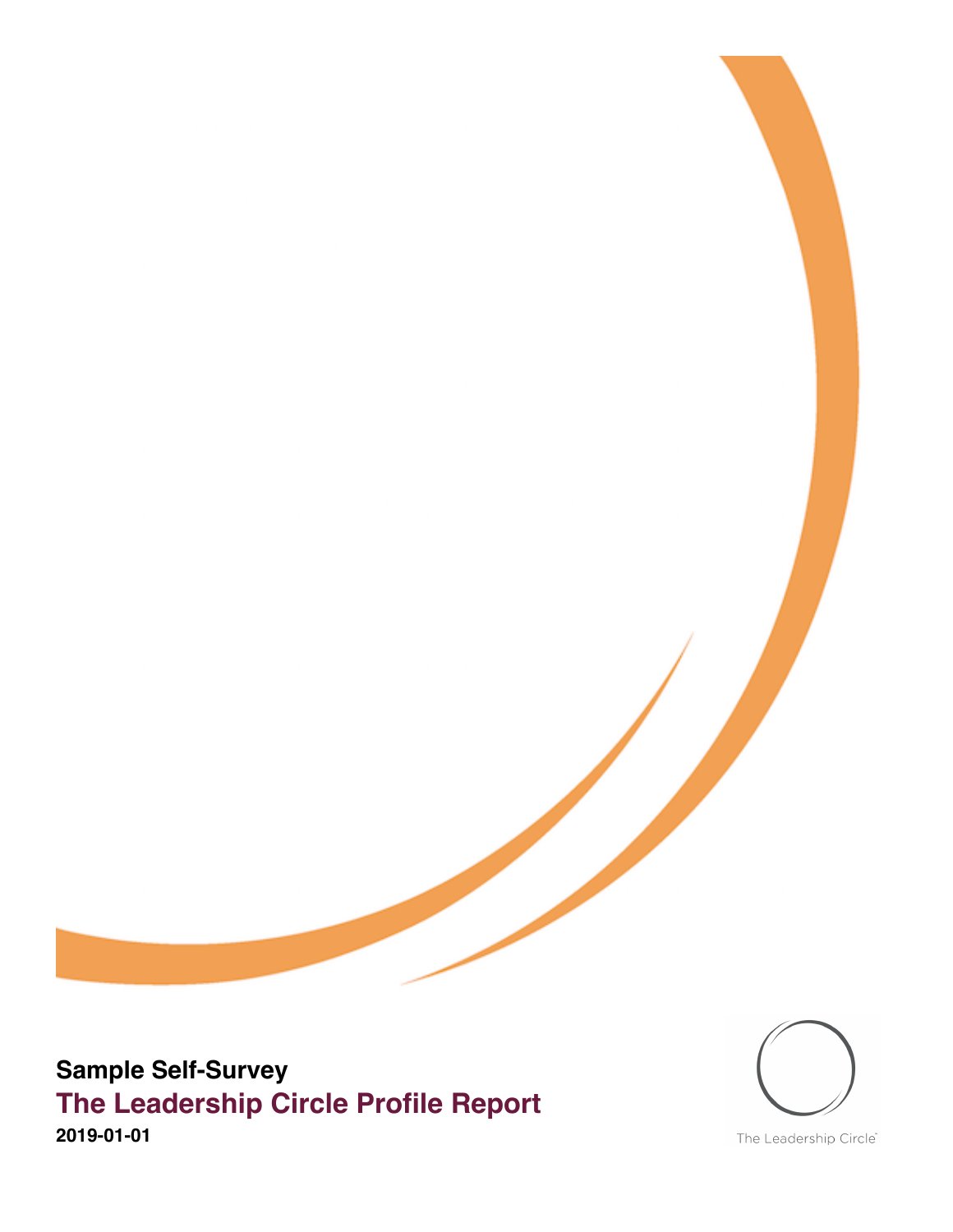# **The Leadership Circle Profile Report Sample Self-Survey**

2019-01-01

Average Response on a 5 - Point Scale

|                          | Self<br>Evaluations | Evaluators               | Boss's Boss              | <b>Boss</b>              | Peers                    | <b>Direct</b><br>Reports | Other |
|--------------------------|---------------------|--------------------------|--------------------------|--------------------------|--------------------------|--------------------------|-------|
| Relating                 | 4.04                | $\overline{\phantom{a}}$ | $\overline{\phantom{a}}$ | $\overline{\phantom{a}}$ |                          |                          |       |
| Self-Awareness           | 3.60                | ۰                        | $\overline{\phantom{a}}$ | $\overline{\phantom{a}}$ | ٠                        | $\overline{\phantom{a}}$ |       |
| Authenticity             | 4.28                | ٠                        | $\overline{\phantom{a}}$ | $\overline{\phantom{a}}$ | $\overline{\phantom{a}}$ | $\overline{\phantom{a}}$ |       |
| <b>Systems Awareness</b> | 3.98                | ٠                        | $\overline{\phantom{a}}$ | $\overline{\phantom{a}}$ | $\overline{\phantom{a}}$ | $\overline{\phantom{a}}$ |       |
| Achieving                | 4.03                | ٠                        | $\overline{\phantom{a}}$ | $\overline{\phantom{a}}$ | $\overline{\phantom{a}}$ | $\overline{\phantom{a}}$ |       |
| Controlling              | 2.47                | ٠                        | $\overline{\phantom{a}}$ | $\overline{\phantom{a}}$ | $\overline{\phantom{a}}$ | $\blacksquare$           |       |
| Protecting               | 1.73                | ٠                        | $\overline{\phantom{a}}$ | $\overline{\phantom{a}}$ | $\overline{\phantom{a}}$ |                          |       |
| Complying                | 1.87                | $\overline{\phantom{a}}$ | $\overline{\phantom{a}}$ | $\overline{\phantom{a}}$ | ٠                        | $\overline{\phantom{a}}$ |       |
| Leadership Effectiveness | 4.09                | ۰                        | $\overline{\phantom{a}}$ | $\overline{\phantom{a}}$ | $\overline{\phantom{a}}$ | $\overline{\phantom{a}}$ |       |
| Number of Assessors      |                     | $\mathbf 0$              | 0                        | 0                        | 0                        | 0                        | 0     |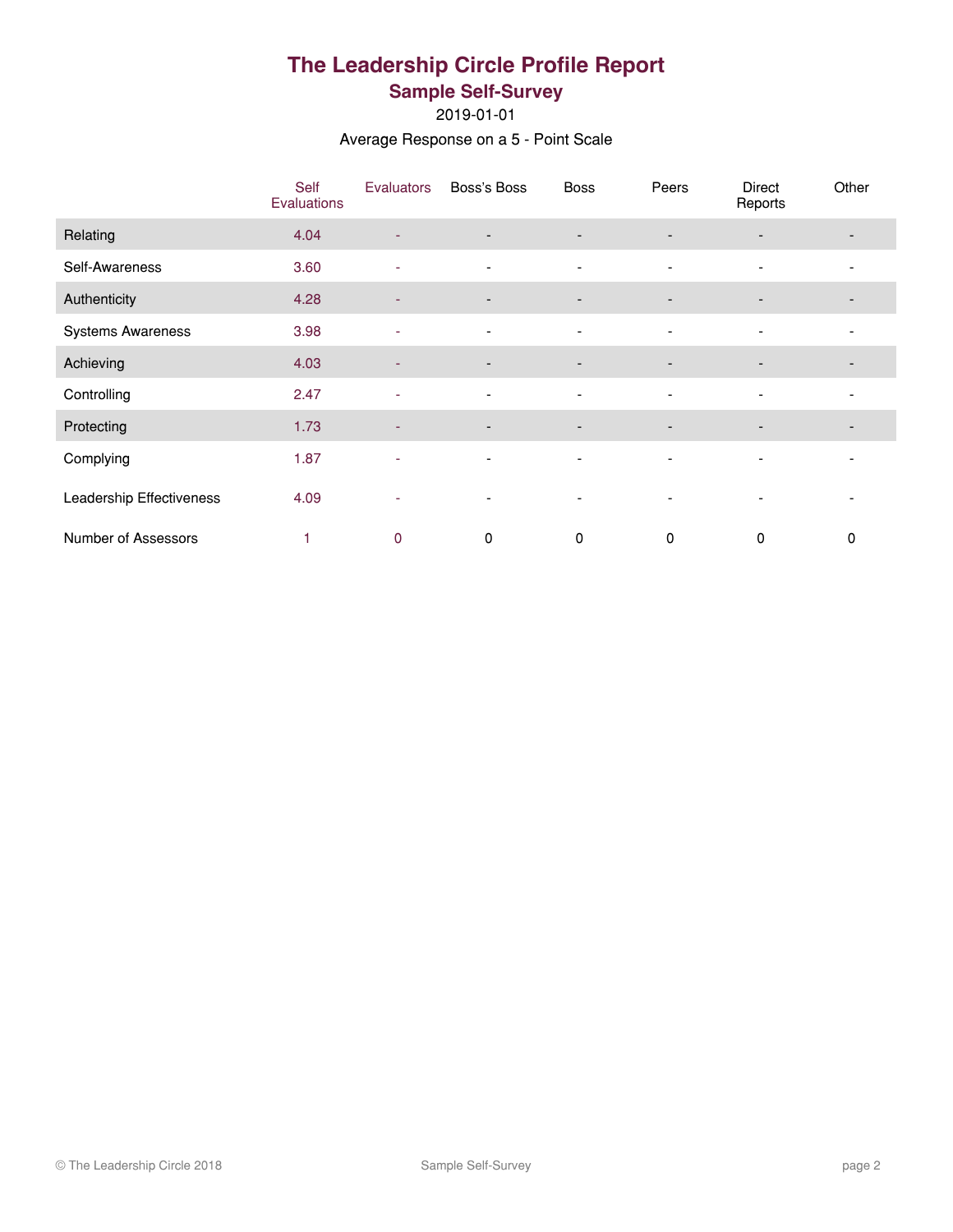# **The Leadership Circle Profile Report Sample Self-Survey**

2019-01-01

Percentile Scores: Comparison to the Norm Group

|                                     | Self<br>Evaluations | <b>Evaluators</b> | Boss's Boss              | <b>Boss</b>                  | Peers                    | Direct<br>Reports        | Other |
|-------------------------------------|---------------------|-------------------|--------------------------|------------------------------|--------------------------|--------------------------|-------|
| Relating                            | 57 %                |                   | $\overline{\phantom{a}}$ | $\overline{\phantom{a}}$     |                          |                          |       |
| Self-Awareness                      | 28 %                | ٠                 | $\overline{\phantom{a}}$ | $\overline{\phantom{a}}$     | $\overline{\phantom{a}}$ | $\overline{\phantom{a}}$ |       |
| Authenticity                        | 64 %                |                   |                          | $\qquad \qquad \blacksquare$ |                          |                          |       |
| Systems Awareness                   | 71 %                | ÷.                | $\blacksquare$           | $\blacksquare$               | $\blacksquare$           | $\blacksquare$           |       |
| Achieving                           | 58 %                | ٠                 | -                        | $\overline{\phantom{a}}$     |                          |                          |       |
| Controlling                         | 42 %                |                   | $\overline{\phantom{0}}$ | $\blacksquare$               |                          |                          |       |
| Protecting                          | 21 %                | ٠                 | -                        | $\overline{\phantom{a}}$     |                          |                          |       |
| Complying                           | 16 %                |                   | $\overline{a}$           | $\overline{\phantom{a}}$     |                          |                          |       |
| Reactive-Creative Scale             | 76 %                | ٠                 | $\overline{\phantom{a}}$ | $\overline{\phantom{a}}$     |                          |                          |       |
| Relationship-Task Balance           | 96 %                |                   |                          | $\qquad \qquad \blacksquare$ |                          |                          |       |
| Leadership Potential<br>Utilization | 87%                 | ٠                 | $\overline{\phantom{a}}$ | $\overline{\phantom{a}}$     | $\overline{\phantom{a}}$ | $\overline{\phantom{a}}$ |       |
| Leadership Effectiveness            | 81 %                | ٠                 | $\overline{\phantom{a}}$ | $\overline{\phantom{a}}$     |                          |                          |       |
| Number of Assessors                 | 1                   | 0                 | 0                        | $\mathbf 0$                  | 0                        | 0                        | 0     |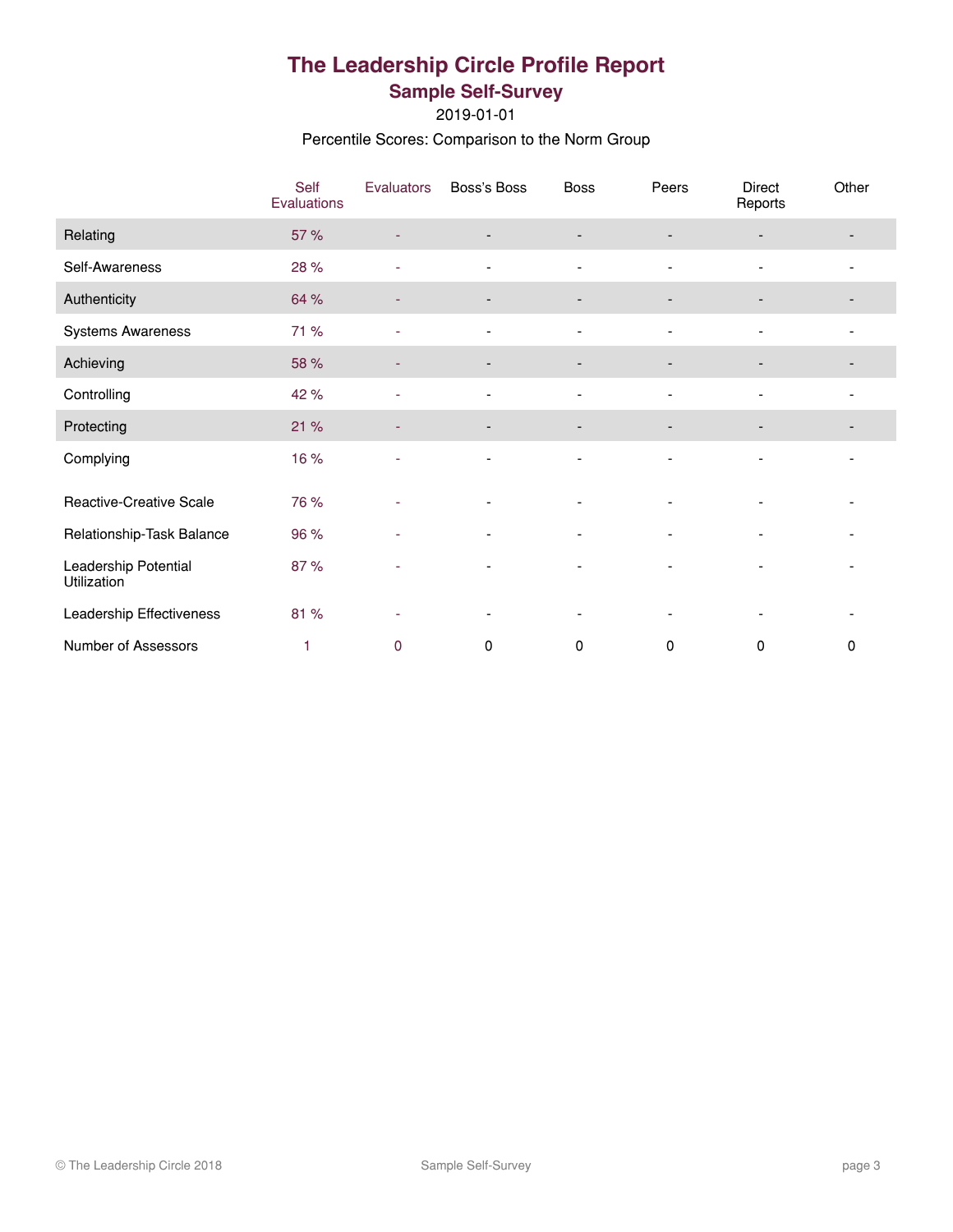# **THE LEADERSHIP CIRCLE PROFILE RESULTS**

#### **Creative Dimensions**

#### **Sample Self-Survey**

| 2019-01-01                     | Self<br>Evaluations | Evaluators | Boss's Boss | <b>Boss</b> | Peers | <b>Direct</b><br>Reports | Other |
|--------------------------------|---------------------|------------|-------------|-------------|-------|--------------------------|-------|
|                                | 1                   | 0          | 0           | 0           | 0     | 0                        | 0     |
| Relating                       | 57 %                |            |             |             |       |                          |       |
| Average Response               | 4.04                |            |             |             |       |                          |       |
| Caring Connection              | 65 %                |            |             |             |       |                          |       |
| Average Response               | 4.18                |            |             |             |       |                          |       |
| Fosters Team Play              | 35 %                |            |             |             |       |                          |       |
| Average Response               | 3.90                |            |             |             |       |                          |       |
| Collaborator                   | 59 %                |            |             |             |       |                          |       |
| Average Response               | 4.16                |            |             |             |       |                          |       |
| Mentoring & Developing         | 43 %                |            |             |             |       |                          |       |
| Average Response               | 3.90                |            |             |             |       |                          |       |
| Interpersonal Intelligence     | 60 %                |            |             |             |       |                          |       |
| Average Response               | 4.05                |            |             |             |       |                          |       |
| Self-Awareness                 | 28 %                |            |             |             |       |                          |       |
| Average Response               | 3.60                |            |             |             |       |                          |       |
| Selfless Leader                | 27 %                |            |             |             |       |                          |       |
| Average Response               | 3.52                |            |             |             |       |                          |       |
| <b>Balance</b>                 | 10%                 |            |             |             |       |                          |       |
| Average Response               | 2.33                |            |             |             |       |                          |       |
| Composure                      | 68 %                |            |             |             |       |                          |       |
| Average Response               | 4.11                |            |             |             |       |                          |       |
| Personal Learner               | 37 %                |            |             |             |       |                          |       |
| Average Response               | 4.00                |            |             |             |       |                          |       |
| Authenticity                   | 64 %                |            |             |             |       |                          |       |
| Average Response               | 4.28                |            |             |             |       |                          |       |
| Integrity                      | 37 %                |            |             |             |       |                          |       |
| Average Response               | 4.14                |            |             |             |       |                          |       |
| <b>Courageous Authenticity</b> | 91 %                |            |             |             |       |                          |       |
| Average Response               | 4.50                |            |             |             |       |                          |       |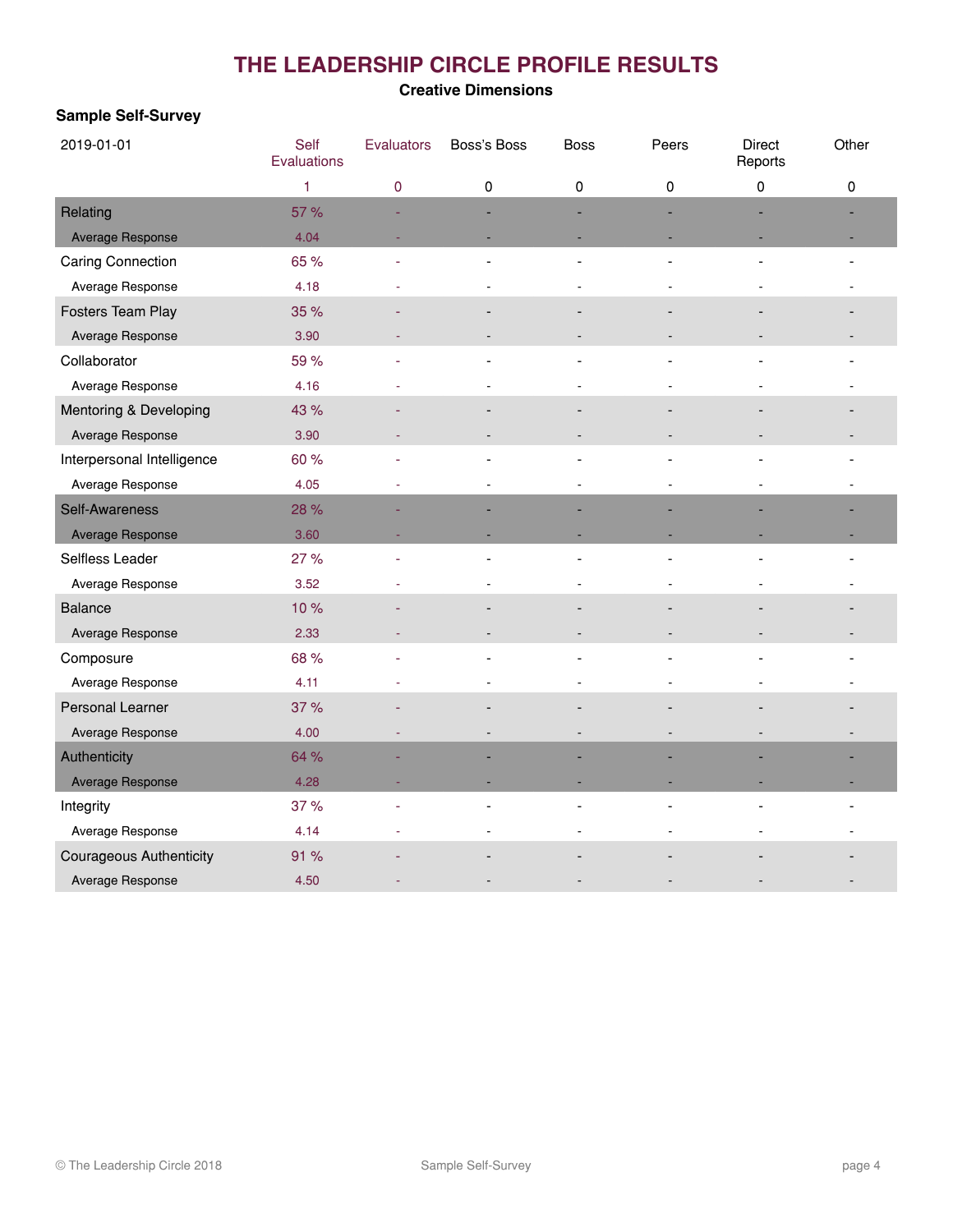# **Questions Related to Each Dimension**

#### **Creative Dimensions**

| Relating                       |                                                                         |
|--------------------------------|-------------------------------------------------------------------------|
| <b>Caring Connection</b>       | I connect deeply with others.                                           |
|                                | I form warm and caring relationships.                                   |
|                                | I am compassionate.                                                     |
| <b>Fosters Team Play</b>       | I create a positive climate that supports people doing their best.      |
|                                | I share leadership.                                                     |
|                                | I promote high levels of teamwork through my leadership style.          |
| Collaborator                   | I negotiate for the best interest of both parties.                      |
|                                | I work to find common ground.                                           |
|                                | I create common ground for agreement.                                   |
| Mentoring & Developing         | I help direct reports create development plans.                         |
|                                | I help people learn, improve, and change.                               |
|                                | I provide feedback focused on professional growth.                      |
|                                | I am a people builder/developer.                                        |
| Interpersonal Intelligence     | I display a high degree of skill in resolving conflict.                 |
|                                | I take responsibility for my part of relationship problems.             |
|                                | I directly address issues that get in the way of team performance.      |
|                                | I listen openly to criticism and ask questions to further understand.   |
|                                | In a conflict, I accurately restate the opinions of others.             |
| <b>Self-Awareness</b>          |                                                                         |
| Selfless Leader                | I act with humility.                                                    |
|                                | I get the job done with no need to attract attention to myself.         |
|                                | I lead in ways that others say, 'we did it ourselves.'                  |
|                                | I am relatively uninterested in personal credit.                        |
|                                | I take forthright action without needing recognition.                   |
| <b>Balance</b>                 | I find enough time for personal reflection.                             |
|                                | I balance work and personal life.                                       |
| Composure                      | I am composed under pressure.                                           |
|                                | I handle stress and pressure very well.                                 |
|                                | I am a calming influence in difficult situations.                       |
| <b>Personal Learner</b>        | I personally search for meaning.                                        |
|                                | I investigate the deeper reality that lies behind events/circumstances. |
|                                | I learn from mistakes.                                                  |
|                                | I examine the assumptions that lay behind my actions.                   |
| <b>Authenticity</b>            |                                                                         |
| Integrity                      | I lead in a manner that is completely aligned with my values.           |
|                                | I exhibit personal behavior consistent with my values.                  |
|                                | I hold to my values during good and bad times.                          |
| <b>Courageous Authenticity</b> | I speak directly even on controversial issues.                          |
|                                | I am courageous in meetings.                                            |
|                                | I surface the issues others are reluctant to talk about.                |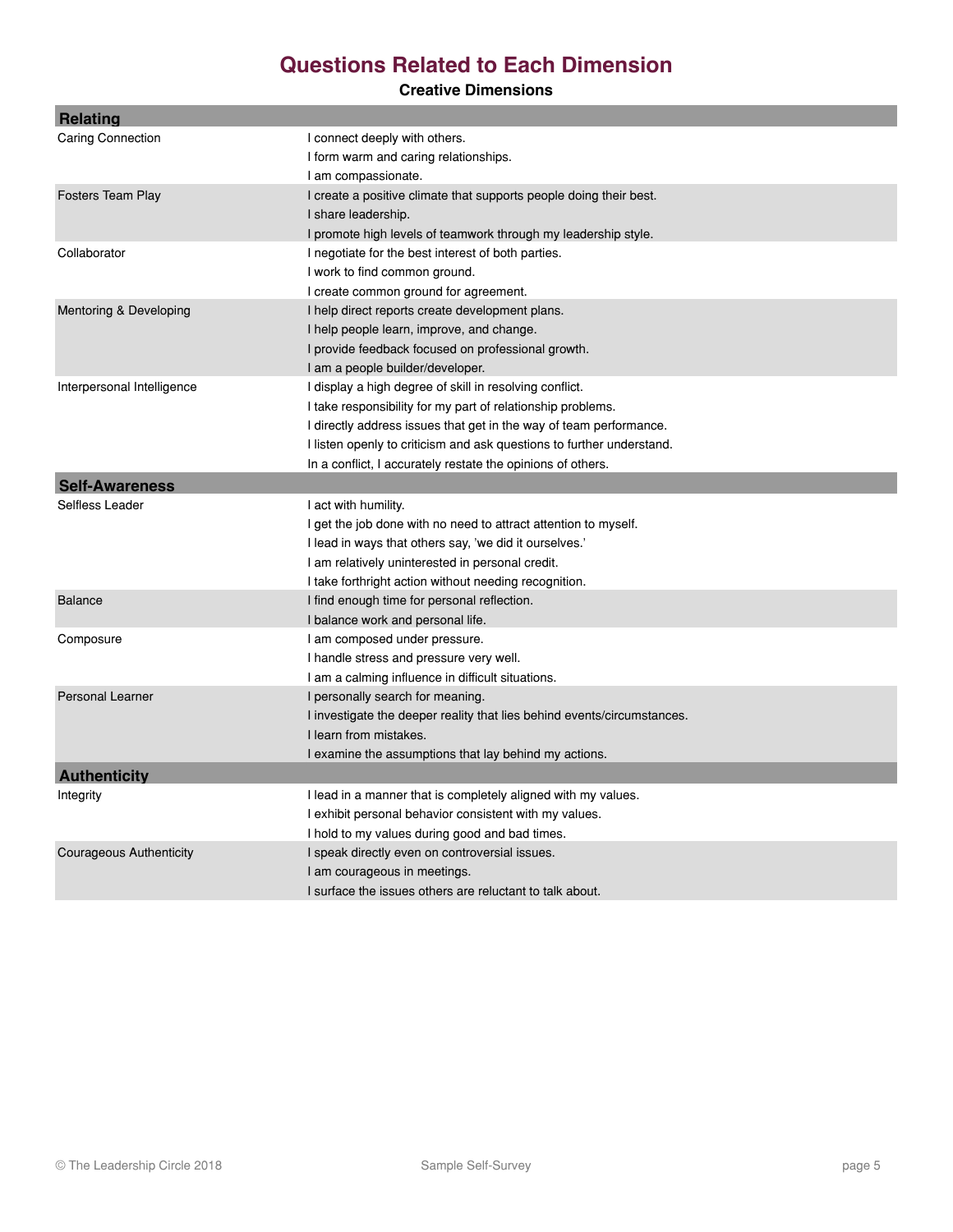# **THE LEADERSHIP CIRCLE PROFILE RESULTS**

### **Creative Dimensions (Continued)**

#### **Sample Self-Survey**

| 2019-01-01               | Self<br>Evaluations | Evaluators | Boss's Boss              | <b>Boss</b> | Peers | <b>Direct</b><br>Reports | Other                    |
|--------------------------|---------------------|------------|--------------------------|-------------|-------|--------------------------|--------------------------|
|                          | 1                   | 0          | 0                        | 0           | 0     | 0                        | 0                        |
| <b>Systems Awareness</b> | 71 %                |            |                          |             |       |                          |                          |
| Average Response         | 3.98                |            |                          |             |       |                          |                          |
| <b>Community Concern</b> | 68 %                |            |                          |             |       |                          |                          |
| Average Response         | 3.95                | ٠          | ٠                        |             |       |                          | ٠                        |
| Sustainable Productivity | 48 %                |            |                          |             |       |                          | $\overline{\phantom{a}}$ |
| Average Response         | 3.84                |            |                          |             |       |                          |                          |
| Systems Thinker          | 84 %                | ÷          | $\overline{\phantom{0}}$ |             |       |                          |                          |
| Average Response         | 4.23                |            |                          |             |       |                          |                          |
| Achieving                | 58 %                |            |                          |             |       |                          |                          |
| Average Response         | 4.03                |            |                          |             |       |                          |                          |
| <b>Strategic Focus</b>   | 51 %                | ÷          |                          |             |       |                          |                          |
| Average Response         | 3.89                |            |                          |             |       |                          |                          |
| Purposeful & Visionary   | 59 %                |            |                          |             |       |                          |                          |
| Average Response         | 4.00                | ٠          | $\overline{\phantom{m}}$ |             |       |                          | $\overline{\phantom{a}}$ |
| <b>Achieves Results</b>  | 50 %                | L,         | $\overline{a}$           |             |       |                          |                          |
| Average Response         | 4.15                |            |                          |             |       |                          |                          |
| Decisiveness             | 81 %                |            |                          |             |       |                          |                          |
| Average Response         | 4.50                |            |                          |             |       |                          |                          |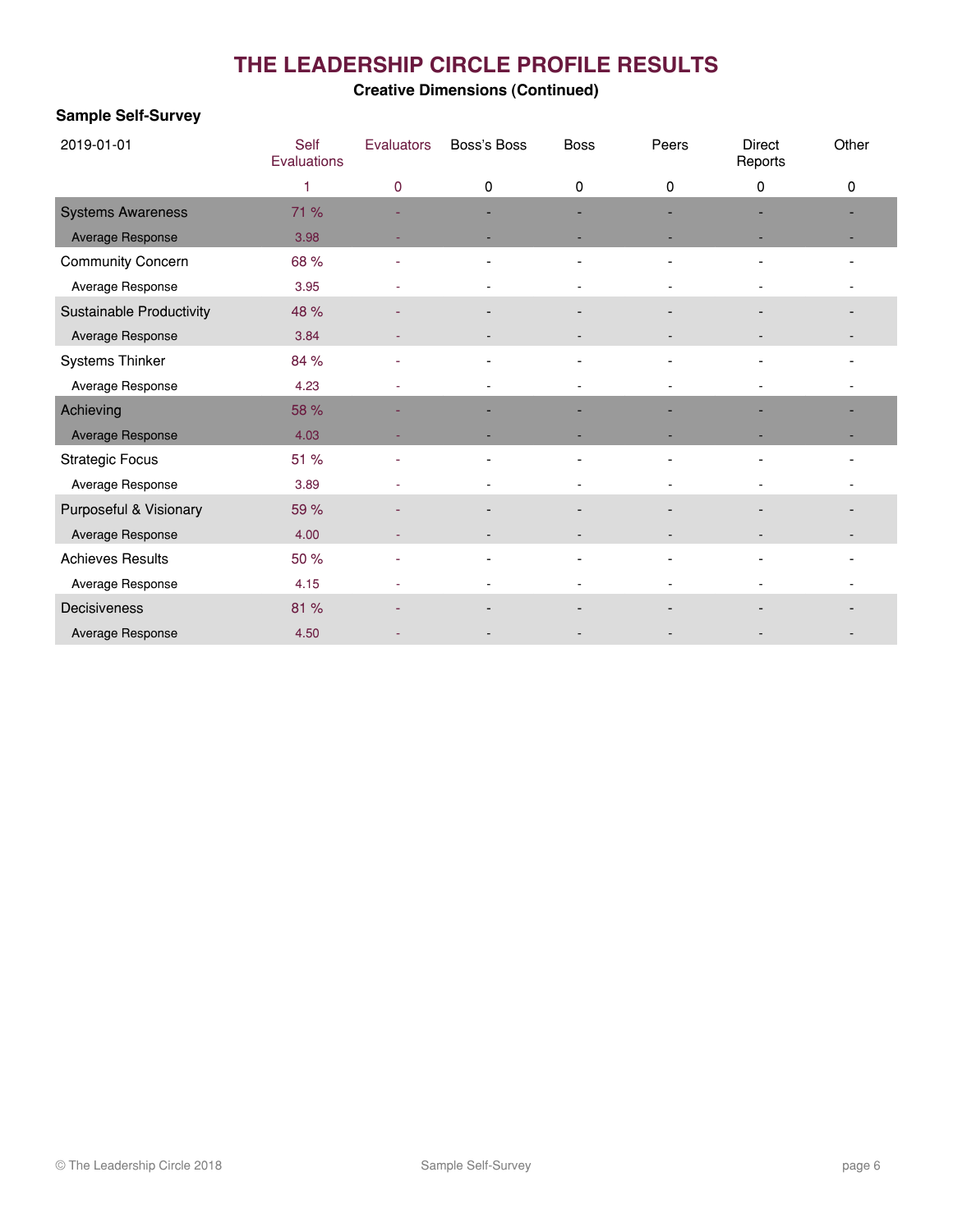## **Questions Related to Each Dimension**

## **Creative Dimensions (Continued)**

| <b>Systems Awareness</b> |                                                                                                                  |  |  |  |  |  |
|--------------------------|------------------------------------------------------------------------------------------------------------------|--|--|--|--|--|
| <b>Community Concern</b> | I attend to the long-term impact of strategic decisions on the community.                                        |  |  |  |  |  |
|                          | I balance community welfare with short-term profitability.                                                       |  |  |  |  |  |
|                          | I live an ethic of service to others and the world.                                                              |  |  |  |  |  |
|                          | I stress the role of the organization as corporate citizen.                                                      |  |  |  |  |  |
|                          | I create vision that goes beyond the organization to include making a positive impact on the world.              |  |  |  |  |  |
| Sustainable Productivity | I balance 'bottom line' results with other organizational goals.                                                 |  |  |  |  |  |
|                          | I balance short-term results with long-term organizational health.                                               |  |  |  |  |  |
|                          | I allocate resources appropriately so as not to use people up.                                                   |  |  |  |  |  |
| <b>Systems Thinker</b>   | I redesign the system to solve multiple problems simultaneously.                                                 |  |  |  |  |  |
|                          | I evolve organizational systems until they produce envisioned results.                                           |  |  |  |  |  |
|                          | I reduce activities that waste resources.                                                                        |  |  |  |  |  |
| <b>Achieving</b>         |                                                                                                                  |  |  |  |  |  |
| <b>Strategic Focus</b>   | I have a firm grasp of the market place dynamics.                                                                |  |  |  |  |  |
|                          | I provide strategic direction that is thoroughly thought through.                                                |  |  |  |  |  |
|                          | I focus in quickly on the key issues.                                                                            |  |  |  |  |  |
|                          | I accurately anticipate future consequences to current action.                                                   |  |  |  |  |  |
|                          | I see the integration between all parts of the system.                                                           |  |  |  |  |  |
|                          | I establish a strategic direction that helps the organization to thrive.                                         |  |  |  |  |  |
|                          | I stay abreast of trends in the external environment that could impact the business currently and in the future. |  |  |  |  |  |
|                          | I integrate multiple streams of information into a coherent strategy.                                            |  |  |  |  |  |
|                          | I am a gifted strategist.                                                                                        |  |  |  |  |  |
| Purposeful & Visionary   | I articulate a vision that creates alignment within the organization.                                            |  |  |  |  |  |
|                          | I live and work with a deep sense of purpose.                                                                    |  |  |  |  |  |
|                          | I communicate a compelling vision.                                                                               |  |  |  |  |  |
|                          | I am a good role model for the vision I espouse.                                                                 |  |  |  |  |  |
|                          | I provide strategic vision for the organization.                                                                 |  |  |  |  |  |
|                          | I inspire others with vision.                                                                                    |  |  |  |  |  |
| <b>Achieves Results</b>  | I pursue results with drive and energy.                                                                          |  |  |  |  |  |
|                          | I strive for continuous improvement.                                                                             |  |  |  |  |  |
|                          | I am proficient at achieving high quality results on key initiatives.                                            |  |  |  |  |  |
|                          | I am quick to seize opportunities upon noticing them.                                                            |  |  |  |  |  |
| Decisiveness             | I make the tough decisions when required.                                                                        |  |  |  |  |  |
|                          | I am an efficient decision maker.                                                                                |  |  |  |  |  |
|                          | I make decisions in a timely manner.                                                                             |  |  |  |  |  |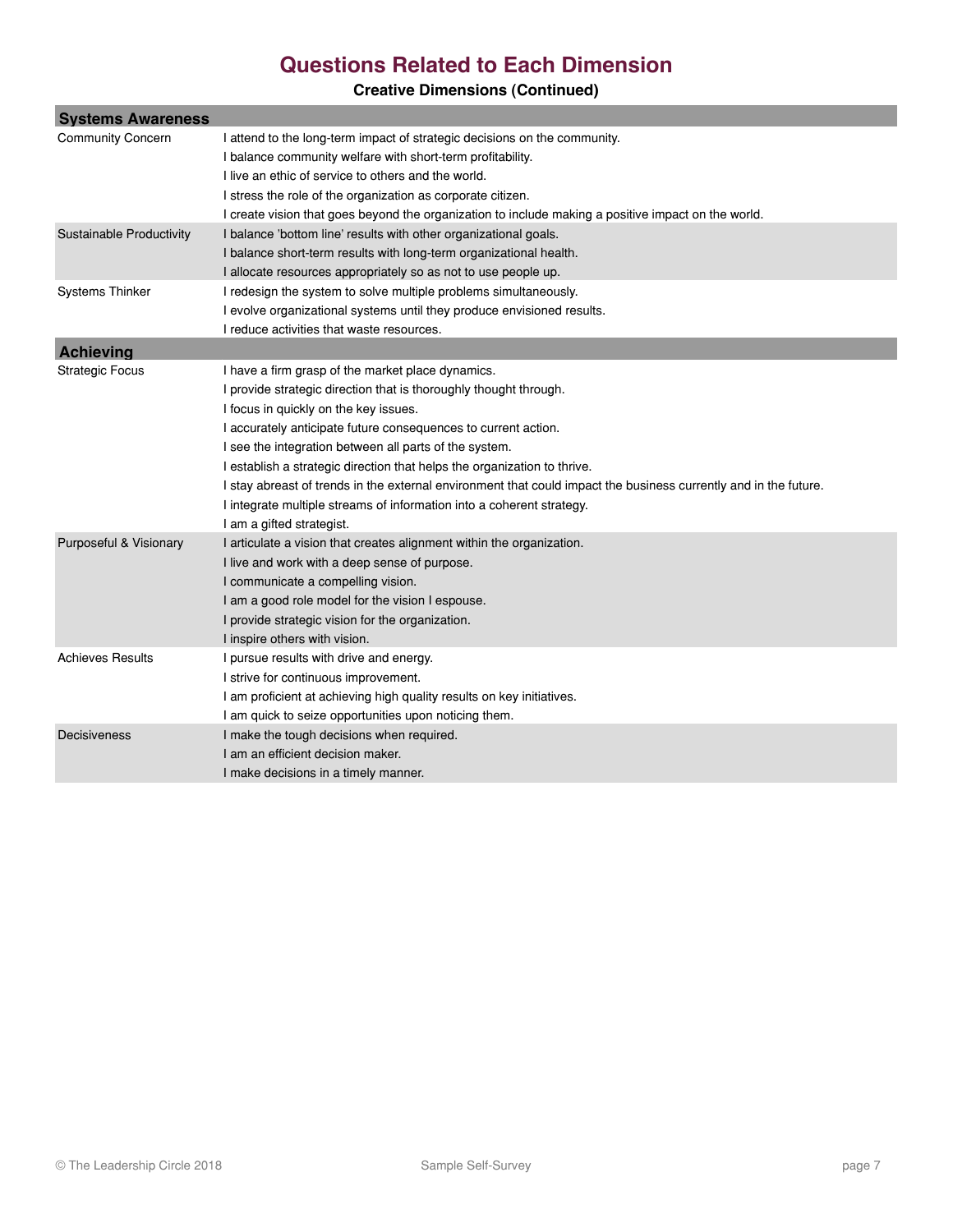# **THE LEADERSHIP CIRCLE PROFILE RESULTS**

#### **Reactive Dimensions**

#### **Sample Self-Survey**

| 2019-01-01       | Self<br>Evaluations | Evaluators | Boss's Boss | <b>Boss</b> | Peers | <b>Direct</b><br>Reports | Other |
|------------------|---------------------|------------|-------------|-------------|-------|--------------------------|-------|
|                  | 1                   | 0          | 0           | 0           | 0     | 0                        | 0     |
| Controlling      | 42 %                |            |             |             |       |                          |       |
| Average Response | 2.47                |            |             |             |       |                          |       |
| Perfect          | 75 %                |            |             |             |       |                          |       |
| Average Response | 3.96                |            |             |             |       |                          |       |
| Driven           | 74 %                |            |             |             |       |                          |       |
| Average Response | 4.00                |            |             |             |       |                          |       |
| Ambition         | 77 %                |            |             |             |       |                          |       |
| Average Response | 3.37                |            |             |             |       |                          |       |
| Autocratic       | 24 %                |            |             |             |       |                          |       |
| Average Response | 1.94                |            |             |             |       |                          |       |
| Protecting       | 21 %                |            |             |             |       |                          |       |
| Average Response | 1.73                |            |             |             |       |                          |       |
| Arrogance        | 31 %                |            |             |             |       |                          |       |
| Average Response | 1.67                |            |             |             |       |                          |       |
| Critical         | 57 %                |            |             |             |       |                          |       |
| Average Response | 2.30                |            |             |             |       |                          |       |
| Distance         | 10%                 |            |             |             |       |                          |       |
| Average Response | 1.37                |            |             |             |       |                          |       |
| Complying        | 16 %                |            |             |             |       |                          |       |
| Average Response | 1.87                |            |             |             |       |                          |       |
| Passive          | 22 %                |            |             |             |       |                          |       |
| Average Response | 1.50                |            |             |             |       |                          |       |
| Belonging        | 13%                 |            |             |             |       |                          |       |
| Average Response | 1.96                |            |             |             |       |                          |       |
| Pleasing         | 44 %                |            |             |             |       |                          |       |
| Average Response | 2.89                |            |             |             |       |                          |       |
| Conservative     | 12%                 |            |             |             |       |                          |       |
| Average Response | 2.31                |            |             |             |       |                          |       |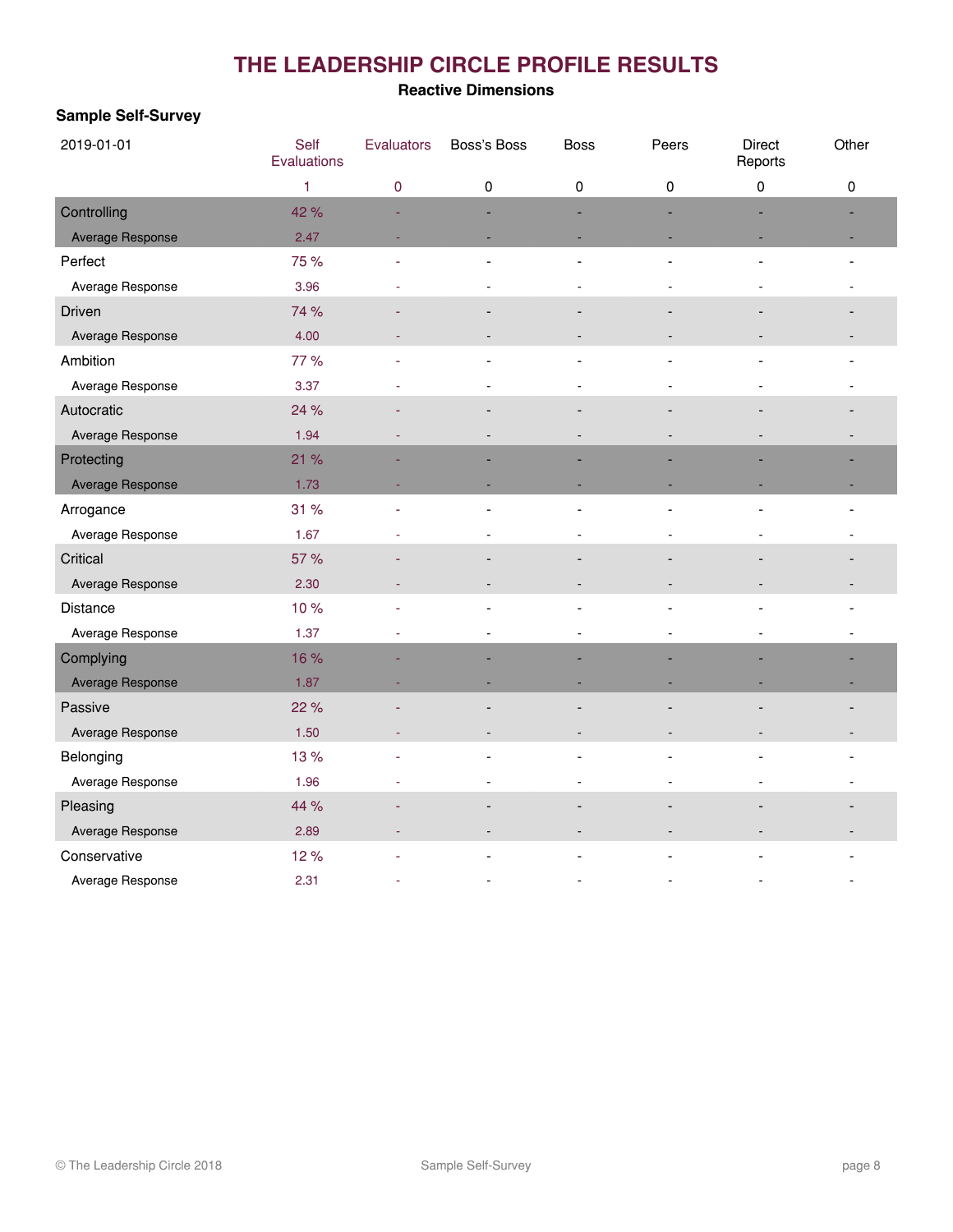# **Questions Related to Each Dimension**

#### **Reactive Dimensions**

| <b>Controlling</b> |                                                                   |
|--------------------|-------------------------------------------------------------------|
| Perfect            | I try to do everything perfectly well.                            |
|                    | I am critical of myself when things don't go as well as expected. |
|                    | I believe average is definitely not good enough.                  |
|                    | I need to perform flawlessly.                                     |
|                    | I am a perfectionist.                                             |
|                    | I need to excel in every situation.                               |
|                    | I expect extremely high standards of others.                      |
| Driven             | I drive myself excessively hard.                                  |
|                    | I am a workaholic.                                                |
|                    | I try too hard to be the best at everything I take on.            |
|                    | I push myself too hard.                                           |
| Ambition           | I am aggressive.                                                  |
|                    | I believe to feel good, one must constantly move up.              |
|                    | I believe winning is what really matters.                         |
|                    | I am excessively ambitious.                                       |
| Autocratic         | I have to get my own way.                                         |
|                    | I tend to control others.                                         |
|                    | I am domineering.                                                 |
|                    | I dictate rather than influence what others do.                   |
|                    | I pursue results at the expense of people.                        |
| <b>Protecting</b>  |                                                                   |
| Arrogance          | I am self-centered.                                               |
|                    | I have too big of an ego.                                         |
|                    | I am arrogant.                                                    |
| Critical           | I am sarcastic and/or cynical.                                    |
|                    | I am critical.                                                    |
|                    | I hurt people's feelings.                                         |
|                    | I put people down.                                                |
| Distance           | I am emotionally distant.                                         |
|                    | I remain standoffish.                                             |
|                    | I am hard to get to know.                                         |
|                    | I am aloof.                                                       |
| <b>Complying</b>   |                                                                   |
| Passive            | I am wishy-washy in decision making.                              |
|                    | I lack drive.                                                     |
|                    | I lack passion.                                                   |
|                    | I am passive.                                                     |
| Belonging          | I am overly conservative.                                         |
|                    | I work too hard for others' acceptance.                           |
|                    | I adopt others' points of view so as not to disappoint them.      |
|                    | I play it too safe.                                               |
|                    | I try too hard to conform to the group's rules/norms.             |
|                    | I try to please others by going along to get along.               |
| Pleasing           | I need to be accepted by others.                                  |
|                    | I need to be admired by others.                                   |
|                    | I worry about others' judgment.                                   |
|                    | I need the approval of others.                                    |
| Conservative       | I am conservative.                                                |
|                    | I follow conventional ways of doing things.                       |
|                    | I conform to rules.                                               |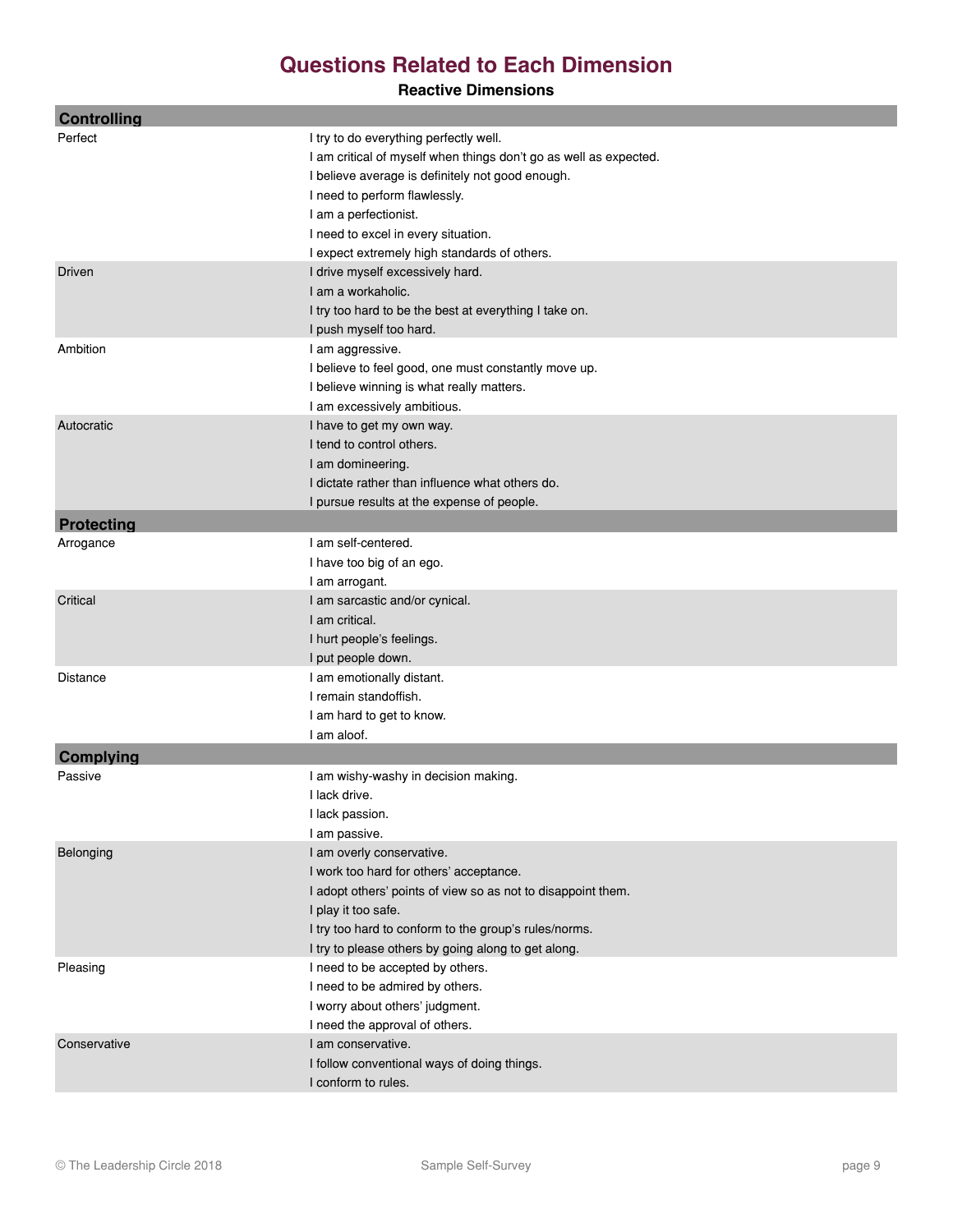| <b>Sample Self-Survey</b>           | <b>Self</b><br>Percentile | Evaluator<br>Percentile | Sa        |
|-------------------------------------|---------------------------|-------------------------|-----------|
| <b>Dimensions</b>                   |                           |                         | Dir       |
| <b>Courageous Authenticity</b>      | 91%                       |                         | P16       |
| <b>Systems Thinker</b>              | 84 %                      |                         | Co        |
| Decisiveness                        | 81%                       |                         | Pa        |
| Ambition                            | 77%                       |                         | Be        |
| Perfect                             | 75 %                      |                         | Arı       |
| <b>Driven</b>                       | 74 %                      |                         | Dis       |
| <b>Community Concern</b>            | 68 %                      |                         | Cri       |
| Composure                           | 68 %                      |                         | Pe        |
| Caring Connection                   | 65 %                      |                         | An        |
| Interpersonal Intelligence          | 60 %                      |                         | Dri       |
| Purposeful & Visionary              | 59 %                      |                         | Au        |
| Collaborator                        | 59 %                      |                         | Str       |
| Critical                            | 57%                       |                         | De        |
| <b>Strategic Focus</b>              | 51 %                      |                         | Ac        |
| <b>Achieves Results</b>             | 50 %                      |                         | Pu        |
| Sustainable Productivity            | 48 %                      |                         | Su        |
| Pleasing                            | 44 %                      |                         | Sy        |
| Mentoring & Developing              | 43 %                      |                         | Co        |
| Integrity                           | 37%                       |                         | Int       |
| Personal Learner                    | 37%                       |                         | Co        |
| Fosters Team Play                   | 35%                       |                         | Ba        |
| Arrogance                           | 31%                       |                         | Pe        |
| Selfless Leader                     | 27%                       |                         | Se        |
| Autocratic                          | 24 %                      |                         | Co        |
| Passive                             | 22%                       |                         | Co        |
| Belonging                           | 13%                       |                         | Me        |
| Conservative                        | 12%                       |                         | Ca        |
| <b>Distance</b>                     | 10%                       |                         | Int       |
| <b>Balance</b>                      | 10%                       |                         | Fo        |
| <b>Summary Dimensions</b>           |                           |                         | Su        |
| Systems Awareness                   | 71 %                      |                         | Co        |
| Authenticity                        | 64 %                      |                         | Pro       |
| Achieving                           | 58 %                      |                         | Co        |
| Relating                            | 57 %                      |                         | Ac        |
| Controlling                         | 42 %                      |                         | Sy        |
| Self-Awareness                      | 28 %                      |                         | Au        |
| Protecting                          | 21 %                      |                         | Se        |
| Complying                           | 16 %                      |                         | Re        |
| <b>Summary Measures</b>             |                           |                         | Su        |
| Relationship-Task Balance           | 96 %                      |                         | Le        |
| Leadership Potential<br>Utilization | 87%                       |                         | Le<br>Uti |
| Leadership Effectiveness            | 81 %                      |                         | Re        |
| Reactive-Creative Scale             | 76 %                      |                         | Re        |

## **Sorted by Self Percentile Sorted by Evaluator Percentile**

| <b>Sample Self-Survey</b>           | Self<br>Percentile | <b>Evaluator</b><br><b>Percentile</b> |
|-------------------------------------|--------------------|---------------------------------------|
| <b>Dimensions</b>                   |                    |                                       |
| Pleasing                            | 44 %               |                                       |
| Conservative                        | 12%                |                                       |
| Passive                             | 22 %               |                                       |
| Belonging                           | 13%                |                                       |
| Arrogance                           | 31%                |                                       |
| <b>Distance</b>                     | 10%                |                                       |
| Critical                            | 57 %               |                                       |
| Perfect                             | 75 %               |                                       |
| Ambition                            | 77 %               |                                       |
| Driven                              | 74 %               |                                       |
| Autocratic                          | 24 %               |                                       |
| <b>Strategic Focus</b>              | 51 %               |                                       |
| Decisiveness                        | 81%                |                                       |
| <b>Achieves Results</b>             | 50%                |                                       |
| Purposeful & Visionary              | 59 %               |                                       |
| Sustainable Productivity            | 48 %               |                                       |
| <b>Systems Thinker</b>              | 84 %               |                                       |
| <b>Community Concern</b>            | 68%                |                                       |
| Integrity                           | 37%                |                                       |
| <b>Courageous Authenticity</b>      | 91%                |                                       |
| <b>Balance</b>                      | 10%                |                                       |
| <b>Personal Learner</b>             | 37%                |                                       |
| Selfless Leader                     | 27%                |                                       |
| Composure                           | 68%                |                                       |
| Collaborator                        | 59%                |                                       |
| Mentoring & Developing              | 43 %               |                                       |
| <b>Caring Connection</b>            | 65 %               |                                       |
| Interpersonal Intelligence          | 60 %               |                                       |
| Fosters Team Play                   | 35%                |                                       |
| <b>Summary Dimensions</b>           |                    |                                       |
| Complying                           | 16 %               |                                       |
| Protecting                          | 21 %               |                                       |
| Controlling                         | 42 %               |                                       |
| Achieving                           | 58 %               |                                       |
| <b>Systems Awareness</b>            | 71 %               |                                       |
| Authenticity                        | 64 %               |                                       |
| Self-Awareness                      | 28 %               |                                       |
| Relating                            | 57%                |                                       |
| <b>Summary Measures</b>             |                    |                                       |
| Leadership Effectiveness            | 81%                |                                       |
| Leadership Potential<br>Utilization | 87%                |                                       |
| Relationship-Task Balance           | 96 %               |                                       |
| Reactive-Creative Scale             | 76 %               |                                       |